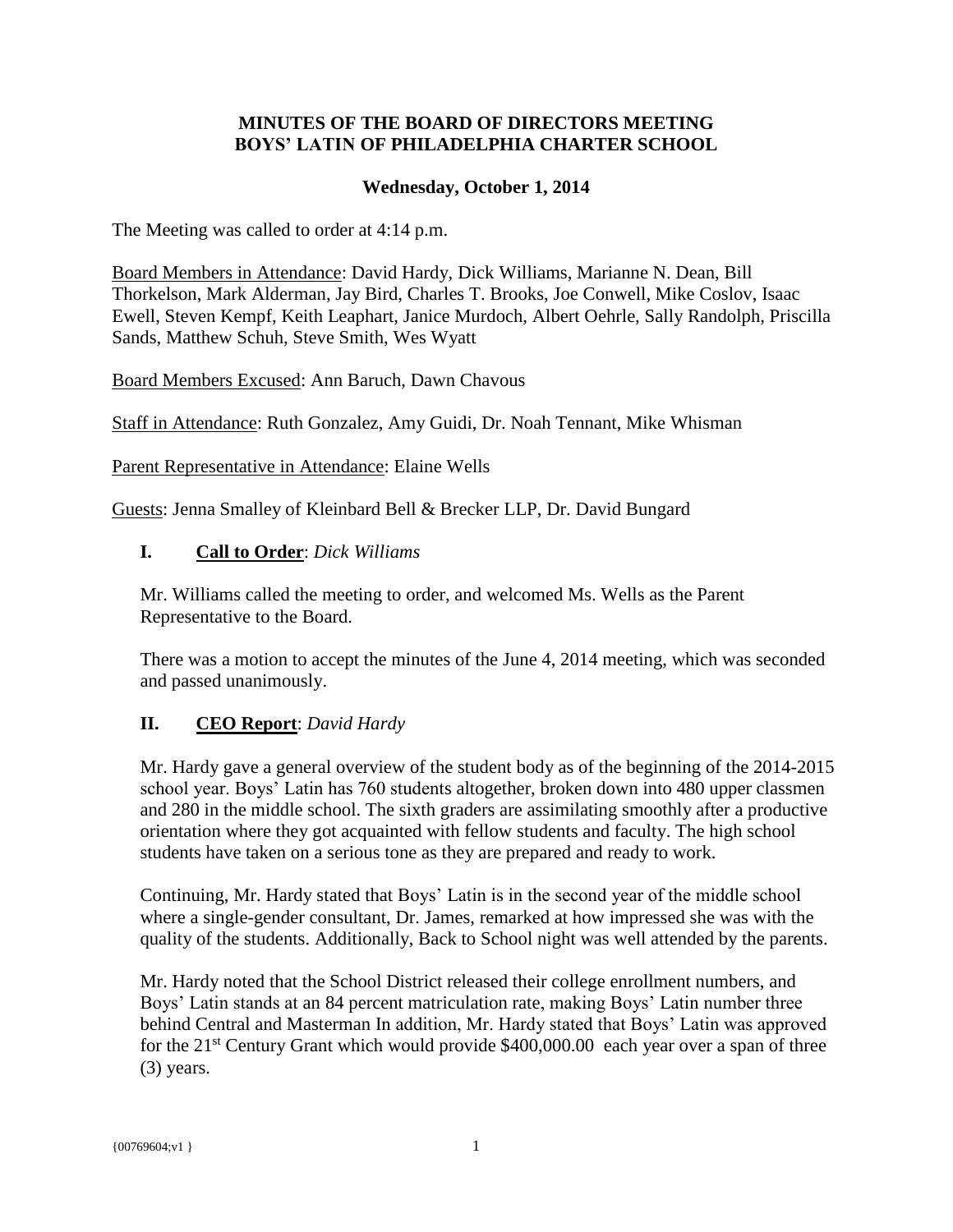Mr. Hardy then discussed a member of the English Faculty, Randy Ribay, sophomore writing instructor, who is also a published author. Boys' Latin will display a signed copy of his anthology to further motivate and inspire students.

Returning to the single-gender consultant, Mr. Hardy stated that the school is still waiting for Dr. James' reports. Those reports would detail what is currently working within the school, and what needs to be more effective. Mr. Hardy noted that the school can benefit from her pedagogy expertise.

Mr. Hardy then outlined three (3) goals for Boys' Latin in 2014, which would make Boys' Latin a bigger player in Charter Education:

- 1. Find a facility for the middle school, as they need more space;
- 2. Apply for two (2) more middle schools; and
- 3. Girls' Latin to take effect

Mr. Williams noted that Charter Applications open November 15, and he plans to "go all in" and apply for anything the Board might be interested in, namely the expansion into a second and third middle school and a Girls' Latin, which would be grades six through twelve.

Mr. Williams discussed the high matriculation rate in the high school. The goal would be to have 600-650 students versus a 500 student school, which would take some of the pressure off. Mr. Williams continued by stating that Boys' Latin is already in a favorable position with the school district, and will apply for a PSP grant.

Mr. Williams outlined a three-step plan:

- 1. Apply for the grant;
- 2. Develop a strategic plan that outlines what Boys' Latin wants to look like; and
- 3. Triangulate the financials that determines what Boys' Latin can afford to look like.

Mr. Williams deemed Mr. Hardy in charge of the applications.

Mr. Conwell asked about the strategy regarding developing Girls' Latin. Mr. Williams answered by stating that a Girls' Latin middle school and high school would be developed similarly to BL, beginning with  $6<sup>th</sup>$  and  $9<sup>th</sup>$  grades, respectively.

Mr. Hardy added that he wants to implement a heavy math and science curriculum (a high performance curriculum) in Girls' Latin, as the goal is to have these young women go on to medical school and law school by offering a better education.

Ms. Randolph noted that further research needs to be completed to get a read as to where girls really are, regarding dropout rates and pregnancy.

Mr. Hardy concluded his presentation.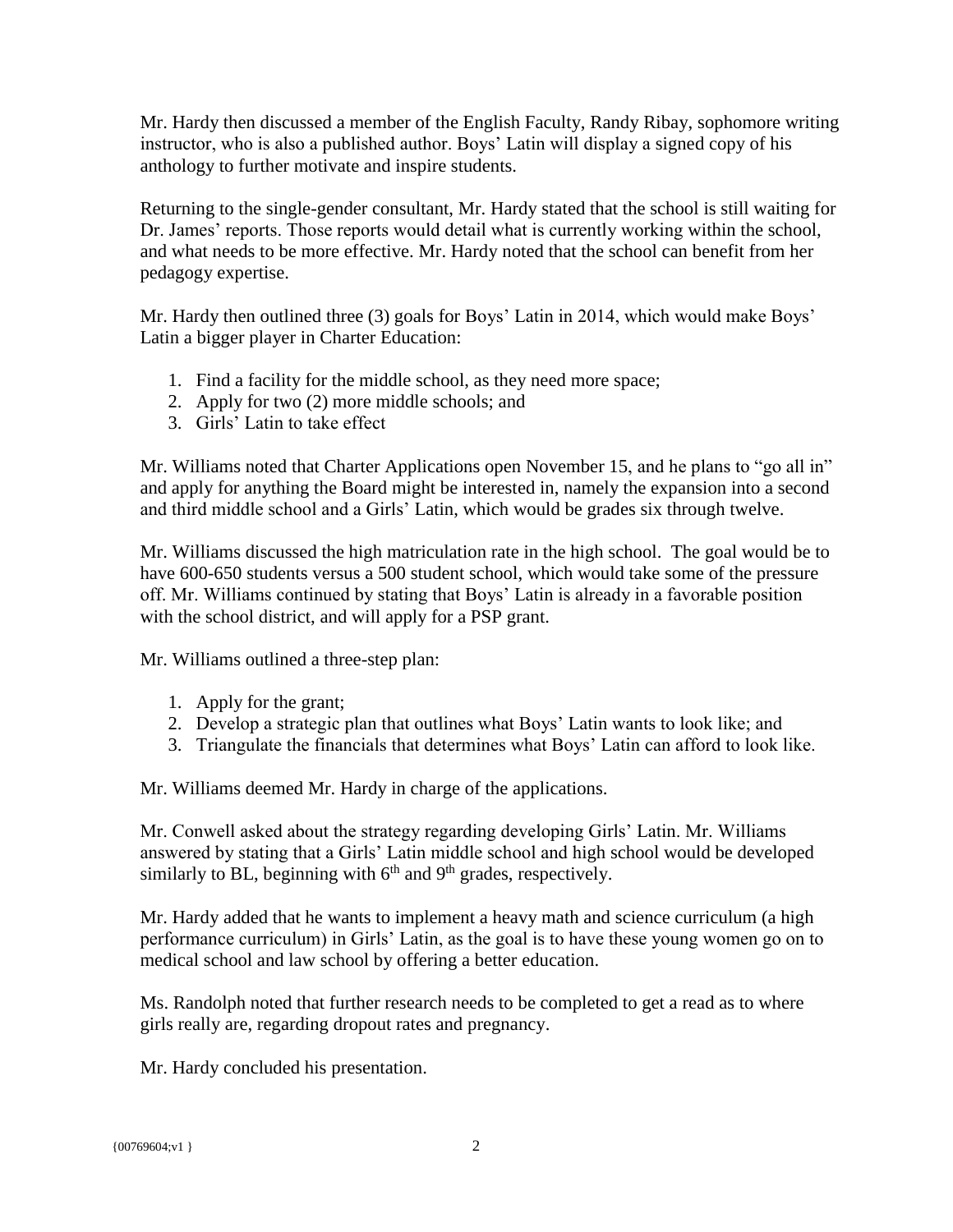*The Executive Session was moved to the end of the Board Meeting by Mr. Williams*.

## **III. School and Operations Report**: *Dr. Noah Tennant*

Dr. Tennant began by stating that as of mid-August, Boys' Latin welcomed 19 new faculty members, seven (7) in the high school and twelve (12) in the middle school, largely due to the expansion of the middle school. A mentoring program was also developed.

Mr. Hardy noted that the schools are also retaining their core members longer, as the Director of Curriculum, Joel Witter, has held his position for seven (7) years. Dr. Tennant continued by stating that on September 6, 2014, Boys' Latin hosted a Family Fun Day with a dunk tank, moon bounce, burgers and hot dogs which was well attended by the students and recognized a network of support.

Dr. Tennant also stated that on a Saturday night, the high school hosted a Video Game Night that was attended by 60 students; the primary goal being to build relationships between the students and also between the students and staff.

Dr. Tennant continued by stating that 15 Boys' Latin students were inducted into the National Honor Society. Heidi Bonner organized the Southwest Regional College Fair which was attended by hundreds of people. Boys' Latin partnered with different south/southwest Philadelphia schools, and Dr. Tennant noted that many students showed up from uninvited schools. Dr. Tennant believes the word is getting out in the community of what Boys' Latin offers not only to their own students but to many schools in the region.

Dr. Tennant went on to discuss the upcoming Special Education Audit, noting the new director of Boys' Latin Special Education Department is Bethany Yonkers. The audit will last for a few days, where ten (10) random students' files will be pulled and the auditors will determine if Boys' Latin is in compliance with state special education protocols. Dr. Tennant also noted that their last audit was six (6) years ago.

Dr. Tennant then introduced Dr. David Bungard, who replaced Trey Smith as Boys' Latin's Science Department Chair.

Dr. Bungard gave a Power Point presentation on the current state of the science department, outlining his goals for the science department, which include: teaming up with the students' families and the scientific community to get students out of the classroom, and tying his lessons to real jobs students can get.

Dr. Bungard's presentation outlined the core courses of the science program, as well as electives. He detailed the monthly speakers organized for the students, which include: speakers in the fields of research and writing, internships, STEM scholars, Penn Medicine, Drexel and Community College of Philadelphia. For example, he brought in an addiction specialist from Penn who showed her research to the students. Dr. Bungard noted that he brings students to college labs so they can get hands on experience with sophisticated equipment.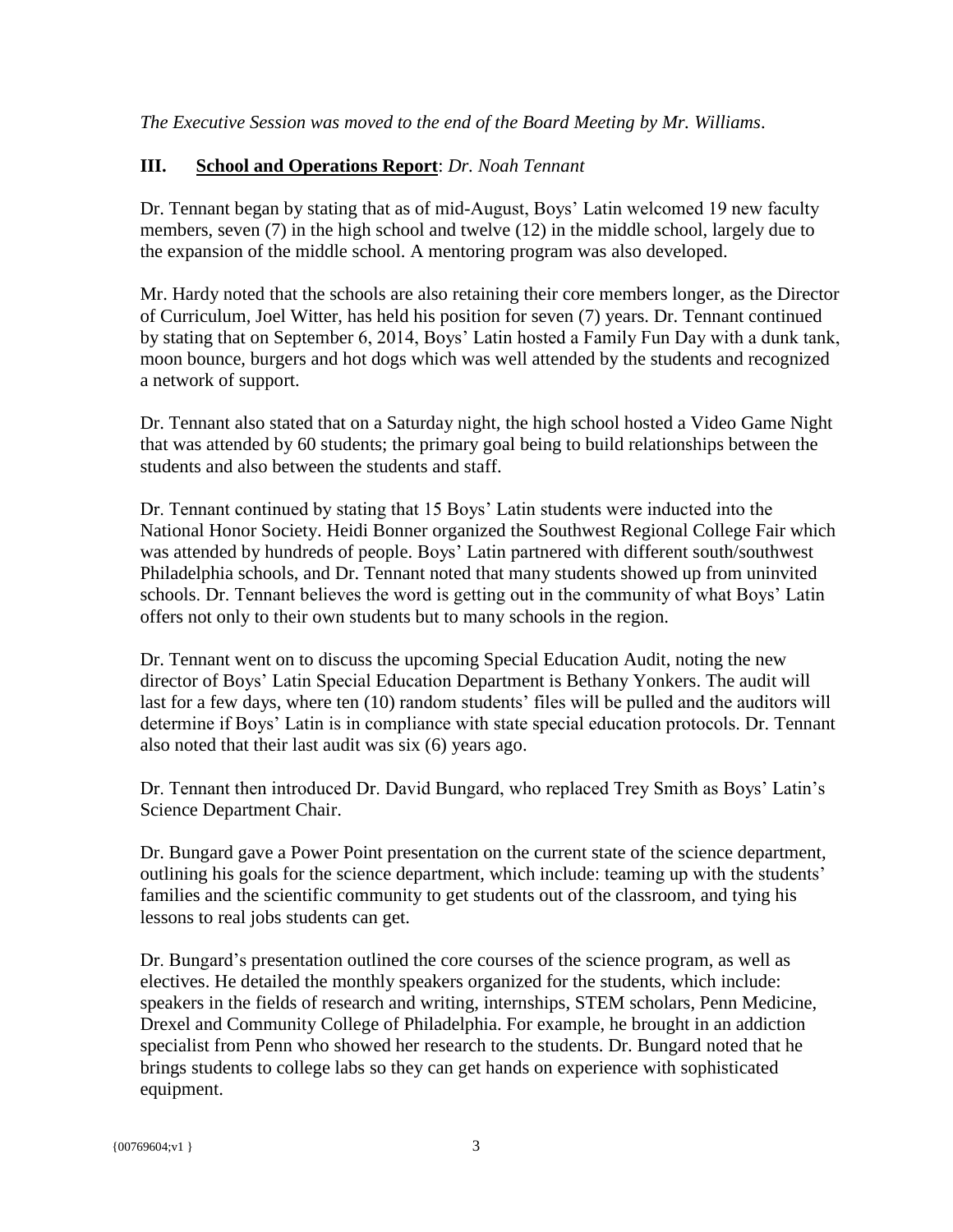Dr. Bungard continued by stating that he wants to expand the school's astronomy program by converting a defunct satellite in Philadelphia into a radio telescope. He would like to start a Farmer's Market where the students could sell peppers, tomatoes, bok choy. Dr. Bungard also noted that new clubs have been implemented, including the Astronomy Club and Bee Club. Boys' Latin has three (3) bee hives that students maintain and harvest to conceptualize not only the environmental side but the business end of marketing as well.

One of Dr. Bungard's students, Tyriq, spoke regarding his personal experience being involved in the Bee Club. Tyriq noted how his involvement has inspired him to want to start his own nursery from learning about biological/environmental science. Tyriq stated that no students have been stung, only the teacher, and detailed how the students care for the bees by wearing authentic bee suits to check for eggs and harvest. Dr. Bungard added that the students will also participate in Honey Fest where they will make their own honey cake.

Dr. Bungard concluded his presentation by distributing Boys' Latin honey to all members of the Board of Directors.

## **IV. Board Committee Reports**

#### **a. Finance**: *Bill Thorkelson, Wes Wyatt, Mike Whisman*

Mr. Thorkelson began by directing the Board members to the budget handouts. He noted that all financials are in order, and that as the school year progresses the numbers will become more applicable. Continuing, Boys' Latin is also in good shape with their cash on hand. Revenues are under budget with a surplus that will allocate \$110,000.00 towards purchasing new computers. In terms of Total Revenues, Boys' Latin is under budget by \$149,600.00.

Additionally, in terms of expenditures, Mr. Thorkelson noted that the numbers are realistic, and they were able to reduce a lot of "fluff" as different avenues were found to save money. Expenditures were under budget by \$79,066.00.

There was a motion to approve the budget of the 2014-2015 school year, which was seconded and passed unanimously.

Mr. Thorkelson concluded his presentation.

#### **b. Facilities**: *Joe Conwell*

Mr. Conwell began by stating that in terms of facilities, by next year the middle schools will be too small. He introduced the idea of tying facilities into a strategic plan, then developing a facilities plan to support the strategic plan. Continuing, Mr. Conwell stated that the money would be spent to make the site look better.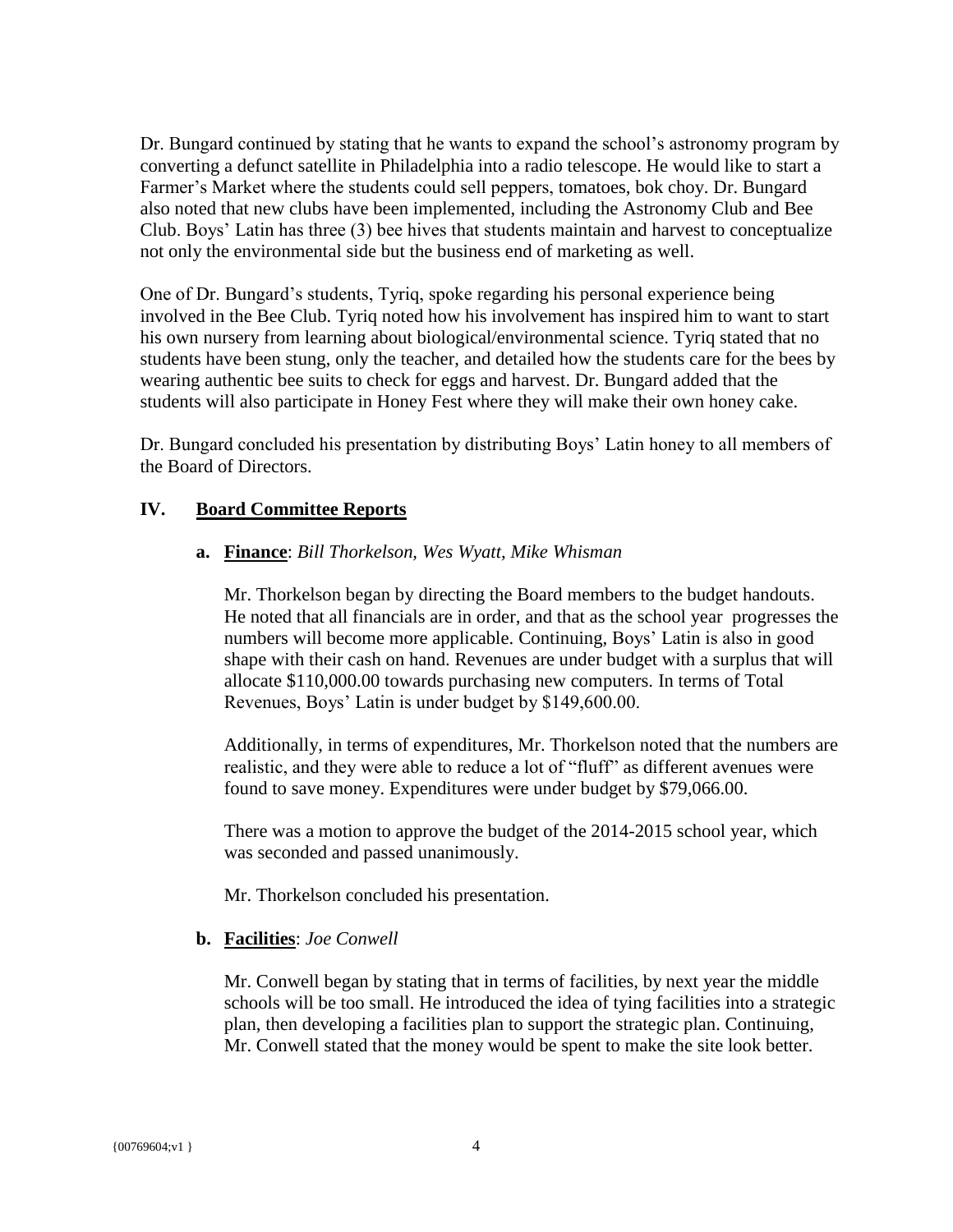Mr. Williams followed up by stating that the Board would have to develop a system of checks and balances, so as to not get one idea nailed down only to realize down the road that Boys' Latin would not be able to afford those changes.

Mr. Williams continued by stating the current plan is to add a facility on high school grounds, and if that does not come to fruition then continue work on the second middle school. He noted that Girls' Latin would exist in a rented space.

Mr. Conwell concluded his presentation.

#### **c. Governance**: *Albert Oehrle*

Mr. Oehrle began by proposing modifications to the By Laws with the introduction of an Executive Committee, Article III A. He noted that the Executive Committee would act in lieu of the Board if necessary and would consist of four (4) officers: Dick Williams, Marianne N. Dean, Bill Thorkelson and Albert Oehrle.

Mr. Oehrle continued by stating that the Executive Committee would meet in the event that the Board would have to act quickly, and not all members could be rounded up in time. In short, the Executive Committee puts a few members in power to make a quick decision, i.e. authorize an application or approve financing. Mr. Oehrle noted the Executive Committee would exist for "just in case" scenarios; it is not a working committee and they would not meet on a regular basis, only for emergencies.

There was a motion to accept the Article III A Executive Committee By Law, which was seconded and approved unanimously.

#### **d. Development**: *Marianne Dean, Steve Smith, Amy Guidi*

Ms. Dean began by thanking Mike Whisman for finding a successful candidate to oversee the grant process. Dr. Tennant noted that money received from the grants targets struggling students, and can also be used for enrichment in programs such as robotics and engineering.

Ms. Dean continued by announcing that Neiman Marcus has been pinned down to sponsor the Old Bags fundraising event, which is slated to take place in April 2015. Additionally, Ken Downing, the Fashion Director for Neiman Marcus, expressed an interested in coming to Boys' Latin to tour the school.

Ms. Dean discussed a potential cocktail party, where Philadelphia people would be invited to see the school, take a tour and potentially donate money. Amy Williams added that the Franklin Square Foundation took one of these tours and they were left with a profound impression of the school.